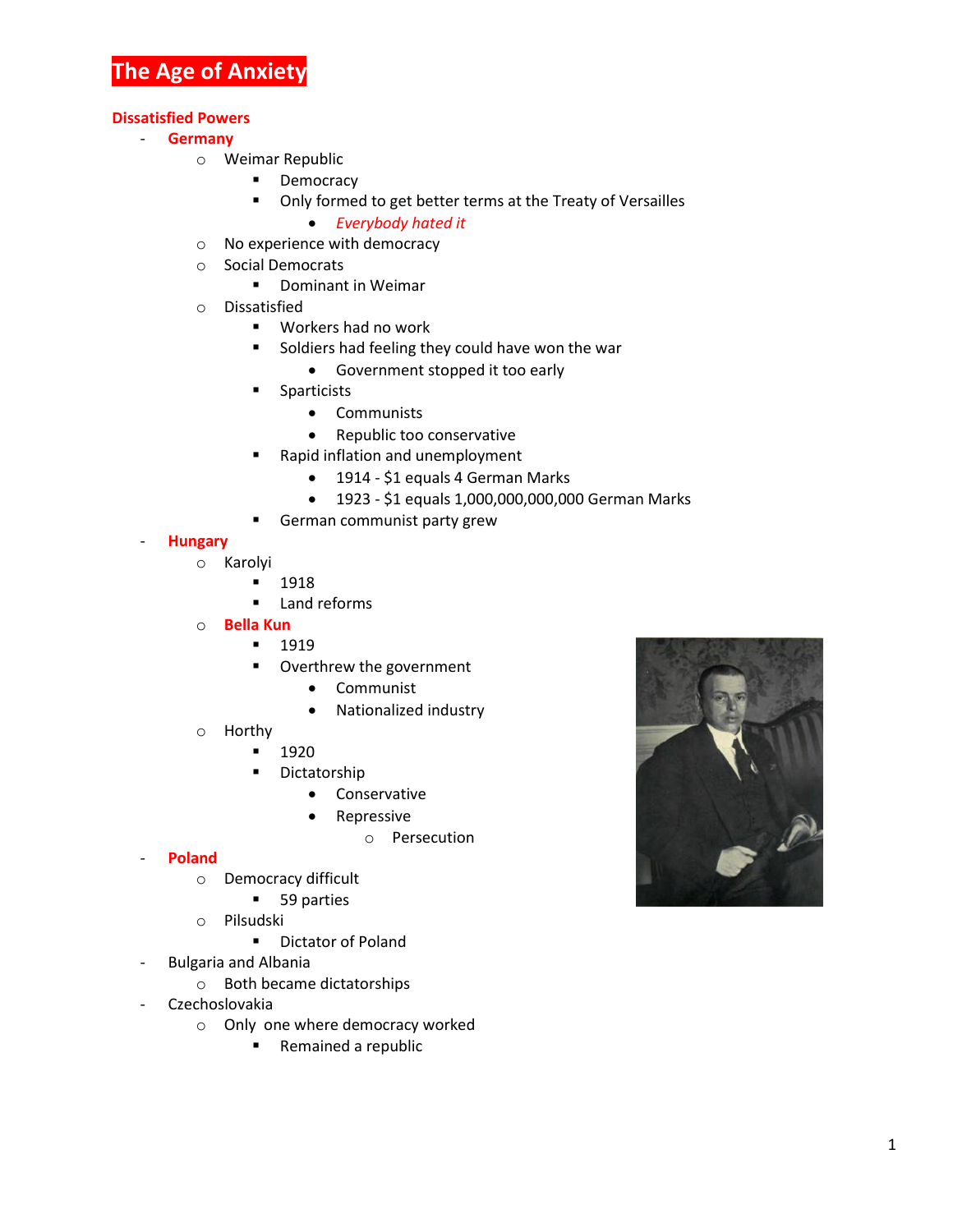## **Rebuilding Powers**

#### - **France**

- o Obsessed with security
	- **Maginot line** 
		- Along German border
		- Defensive wall
- o Debt
	- Also dealt with inflation
- o **Ruhr crisis**
	- Ruhr is a river valley
	- Germans angry over paying reparations
		- Britain and France demanded this money
	- Ruhr miners went on strike
		- All the profits were being sent to France
	- **French occupied the Ruhr valley** 
		- Almost led to war
	- Dawes Plan
		- Negotiations after the Ruhr crisis
		- France would withdraw troops
		- Germany would have some time
		- Americans would lend money to help Germany
			- o Fixed problem
			- o Germany stabilizes currency

## - **England**

- o Firmly democratic
- o Economic problems
	- **Trade**
	- **•** Other nations were beginning to industrialize
	- **More competition** 
		- United States
	- **Tariff barriers**
	- **India developing textiles** 
		- In direct competition with England
	- **Investment drying up**
	- High degree of unemployment
- o Coal strike
	- **1926**
	- **Led to a general strike** 
		- 6,000,000 workers not working
		- State of emergency

## o **Trade Disputes Act**

- $-1927$
- **General strikes illegal**
- **Sympathy strikes illegal**
- o Labour Party
	- By mid 1920s had replaced liberal party
- o Zinoviev Letter
	- **FILM** From Russia to workers in England
	- **Fraud**
- o National Government
	- **Coalition of all parties**

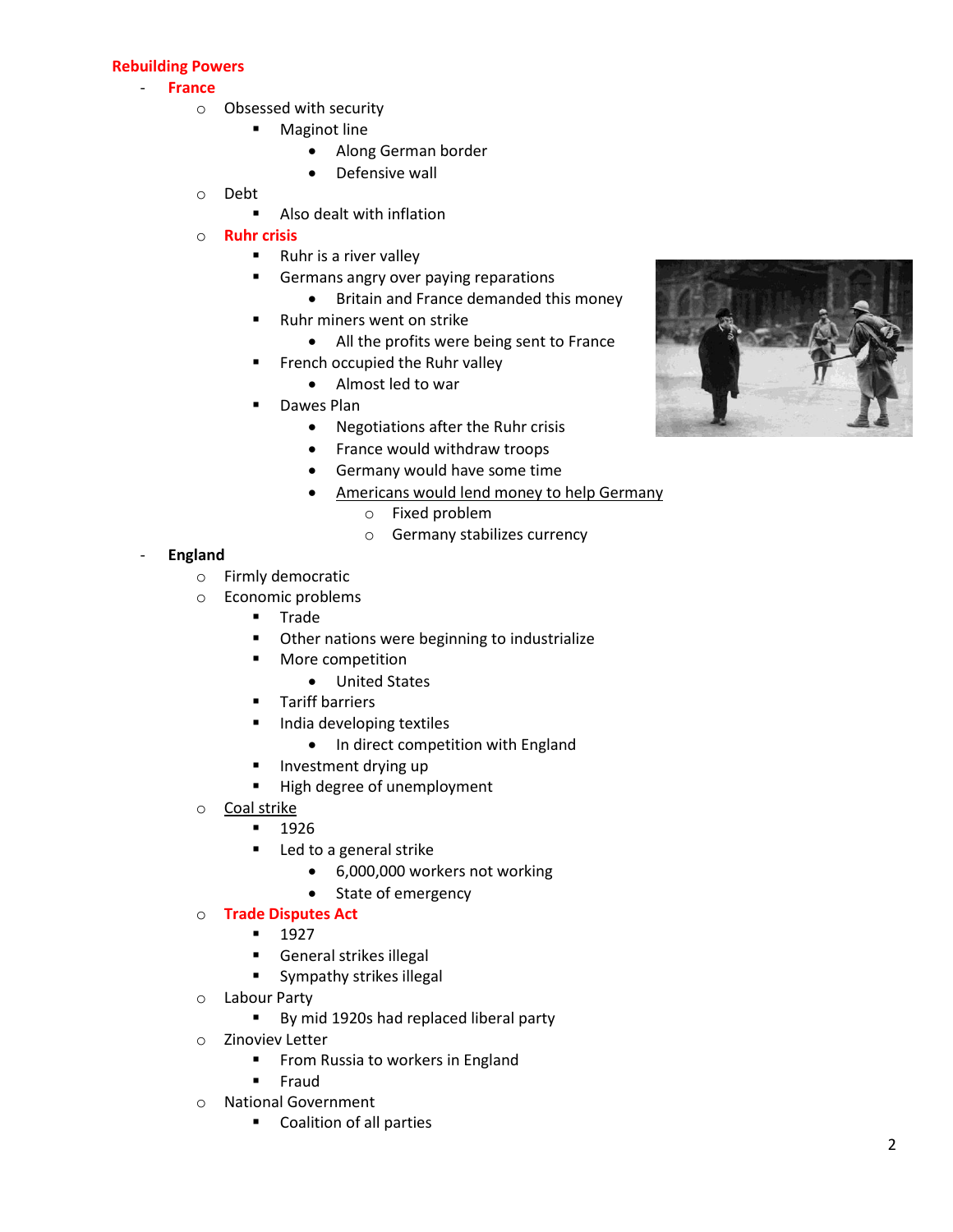- o **Ireland**
	- Wanted independence
		- Postponed during World War I
		- Helped Germans during the war
	- **Sinn Fein**
		- Irish nationalist party
		- **•** Terrorist techniques
	- Independence
		- $1922$
- o Commonwealth of Nations
	- Voluntarily agreed to help each other economically
		- Canada, Ireland, Australia, New Zealand, South Africa

## - **Russia**

- o "Democratic" State
	- **EXECONSTRUGIST CONSTRUST CONSTRUSTED CONSTRUSTED CONSTRUST** Constitution for socialists country with elected legislature
		- Citizens had the right to vote
			- o Communist party was all powerful
				- **Used secret police to keep people in check**
	- United all Russian Republics under Union of the Soviet Socialists Republic
- o Vladimir Lenin
	- Needing to rebuild after Civil War
	- **New Economic Plan (NEP)** 
		- Small business could remain in private ownership
			- o Allowed to keep profits
				- o Semi-capitalistic
		- State controlled banks, trade, and large industries
		- Russian Economy slowly gained strength
	- Lenin's health deteriorated
		- Power struggle brewed between Stalin and Trotsky
			- o Lenin preferred Trotsky
				- **Stalin too powerful and not tolerant** enough
				- Lenin's last will
					- $1923$
					- "The comrades must find a way to remove Stalin"
			- Suffered three strokes
				- o Died in January 1925
					- $\blacksquare$  Age 53
	- Considered father of communist Russia
		- "Cult of Personality"
			- o Given godlike status
- o Power Struggle
	- Stalin
		- Georgian
			- o Iosif VissarionovichDzhugashvili
		- General Secretary of the Communist Party
			- o Appointed people to positions
			- o Used position to amass power through building up loyal supporters



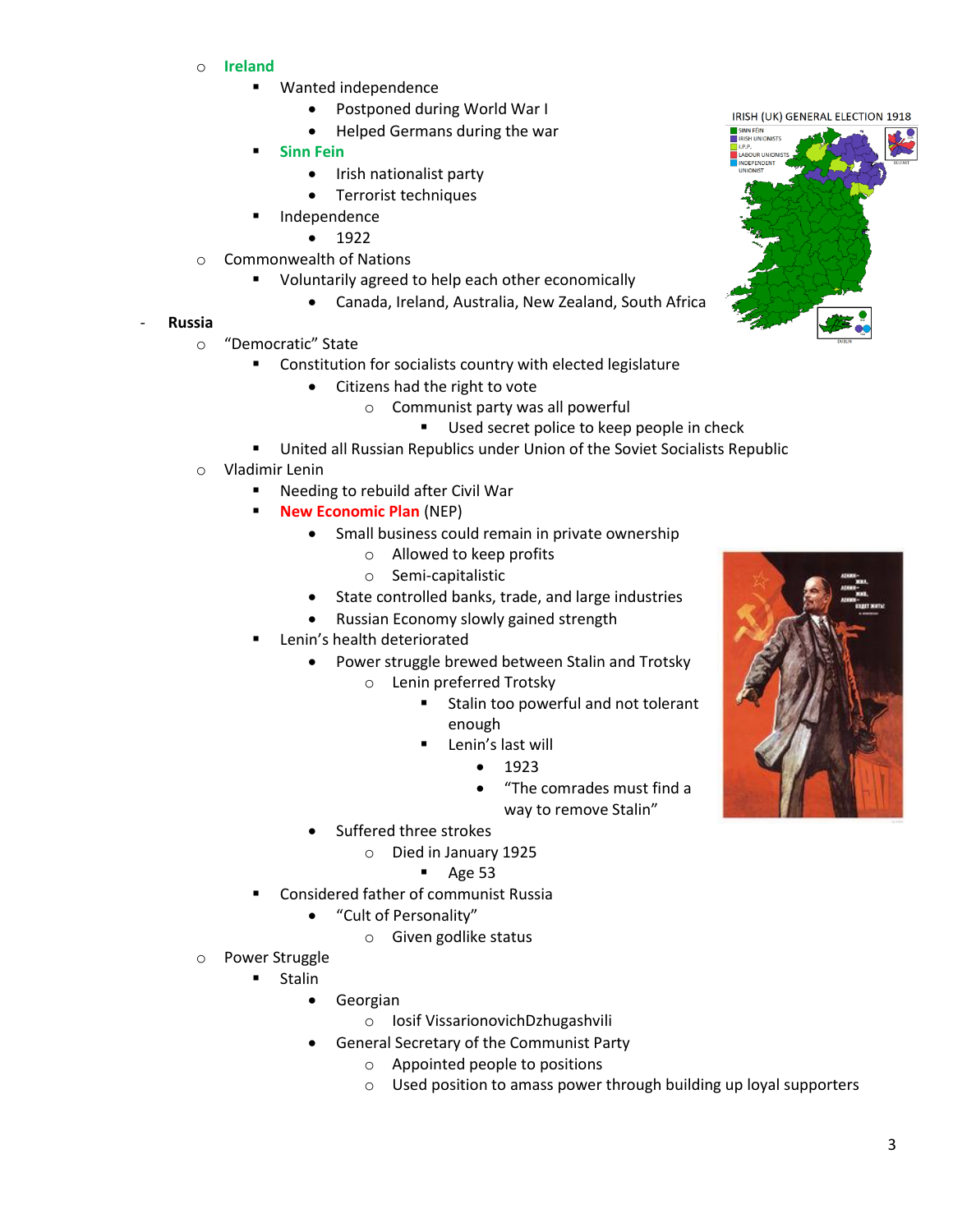- Trotsky
	- Jewish
		- o Lev Davidovich Bronstein
		- o Later became atheist
	- War Commissar
		- o Scholar and leader of the communist revolution
		- o Handpicked successor of Lenin
- Stalin fairly popular
	- From the peasant class
		- o Support from majority of Russians
		- Support from top ranking officials
			- o Had helped many of them get into positions
	- Prevented Lenin's will from getting publicized
	- Trotsky seen as arrogant
	- Stalin pressured Trotsky out of the Communist Party
		- Trotsky flees to Mexico in 1929
		- o Murdered in 1940
- o **The Five-Year Plan**
	- Call for Soviet citizens to work for the overall good
	- Set goals for rapid economic growth through heavy industry
		- To develop core industries, spur military growth, and provide minimum consumer goods
		- Government decided the quantity
			- o Set prices
	- All private industry comes under state control
		- **•** GOSPLAN
		- Industrial development
			- Industrial centers for military buildup
	- Collectivization
		- Land comprised into state-owned farms
			- o Opposed by Kuklaks
				- **Burned farms, Killed** livestock
					- Stalin had them purged
- o Totalitarian Russia
	- Cult of Personality built around Stalin
		- Developed through propaganda
	- Loss of freedoms
		- No social or economic mobility
		- Live in fear of government
- o **The Great Purge**
	- Stalin very paranoid
		- Assassination of Head of Communist Party
			- Stalin claims it is a Trotsky plot
				- o Uses as an excuse to eliminate rivals
					- **E** Zinoviev, Kamenev, Bukharin, and Rykov